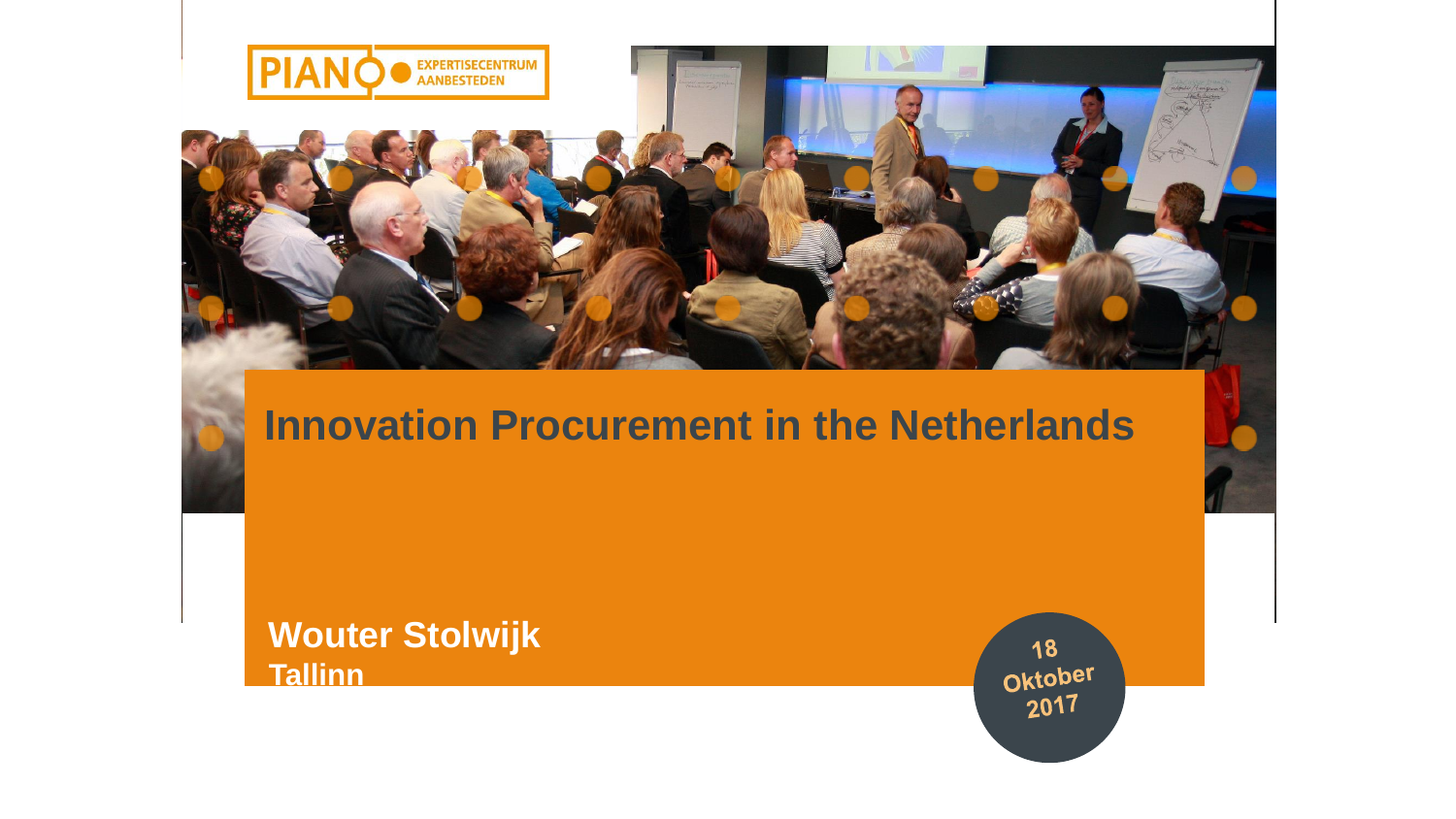

#### **PIANOo**

- **Ministry of Economic Affairs**
- **Aim:**
	- **Professionalization**
	- **Value for public money**
	- **Setting up the exchange of knowledge**
- **Basic approach:**
	- > **Knowledge is spread all over the country**

2

> **PIANOo collects it and redistribute it**

**TenderNed is part of PIANOo**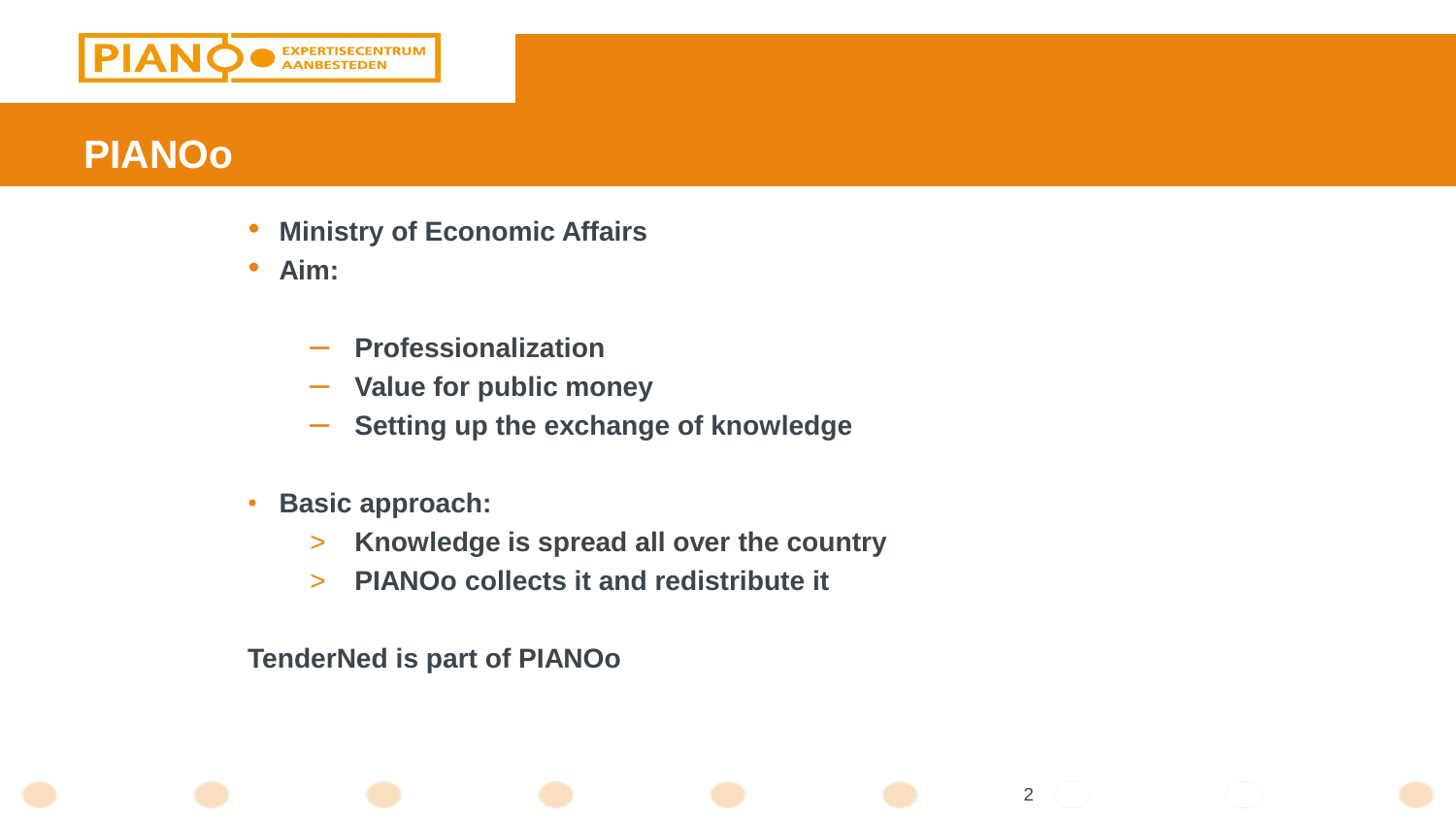

## **PPI**

- **PPI=Public Procurement of Innovation**
- **The main goal of de PP rules is: stimulating competition.**
- **For a supplier to compete means to innovate**
- **So innovation and competition are practically synonimous**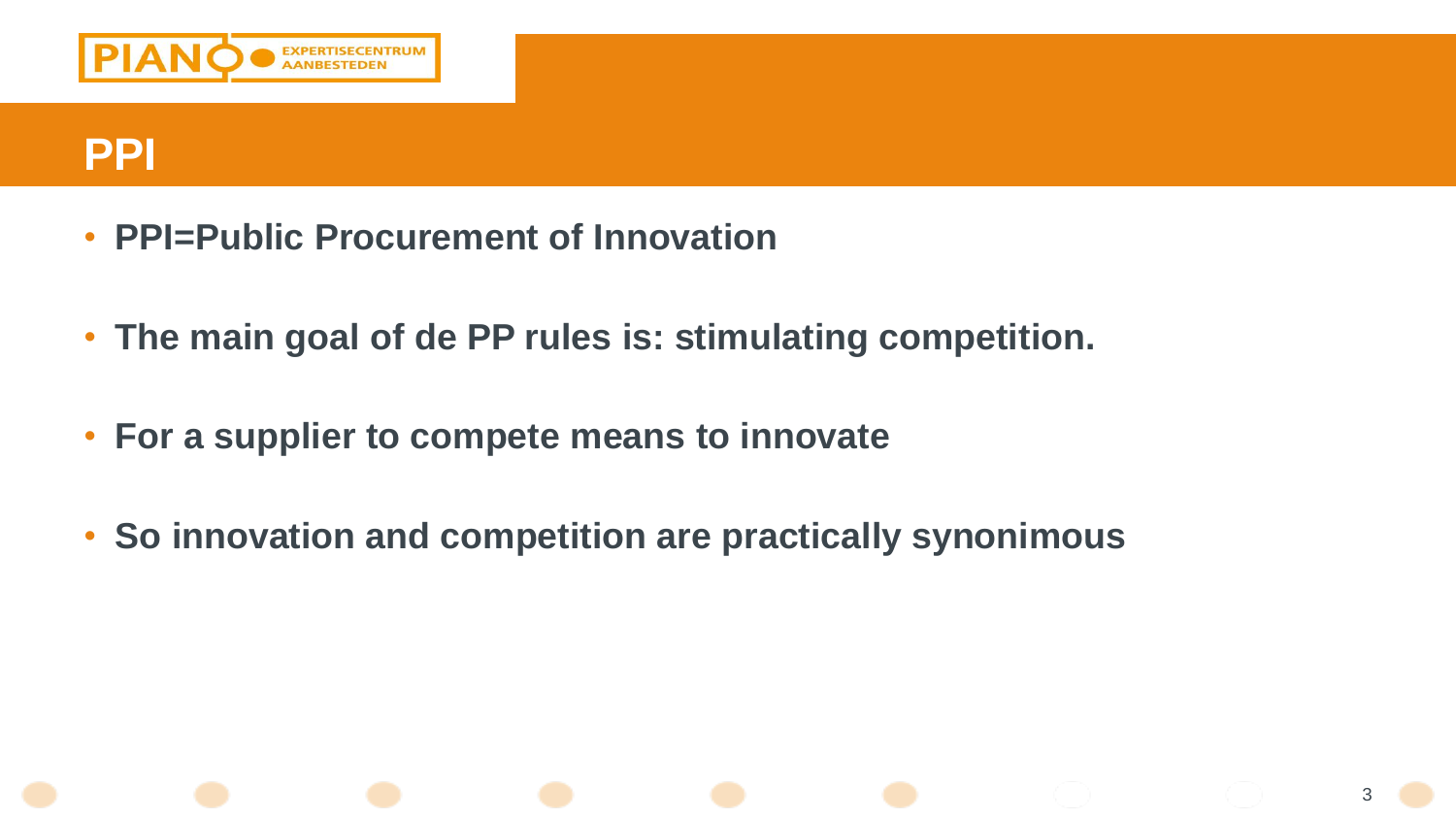

## **PPI AND SUSTAINABILITY**

- **Sustainable public procurement is in fact inventing new methods, processes, natural resources etc that enhances sustainability.**
- **So Competition, Innovation and Sustainability are very closely linked.**

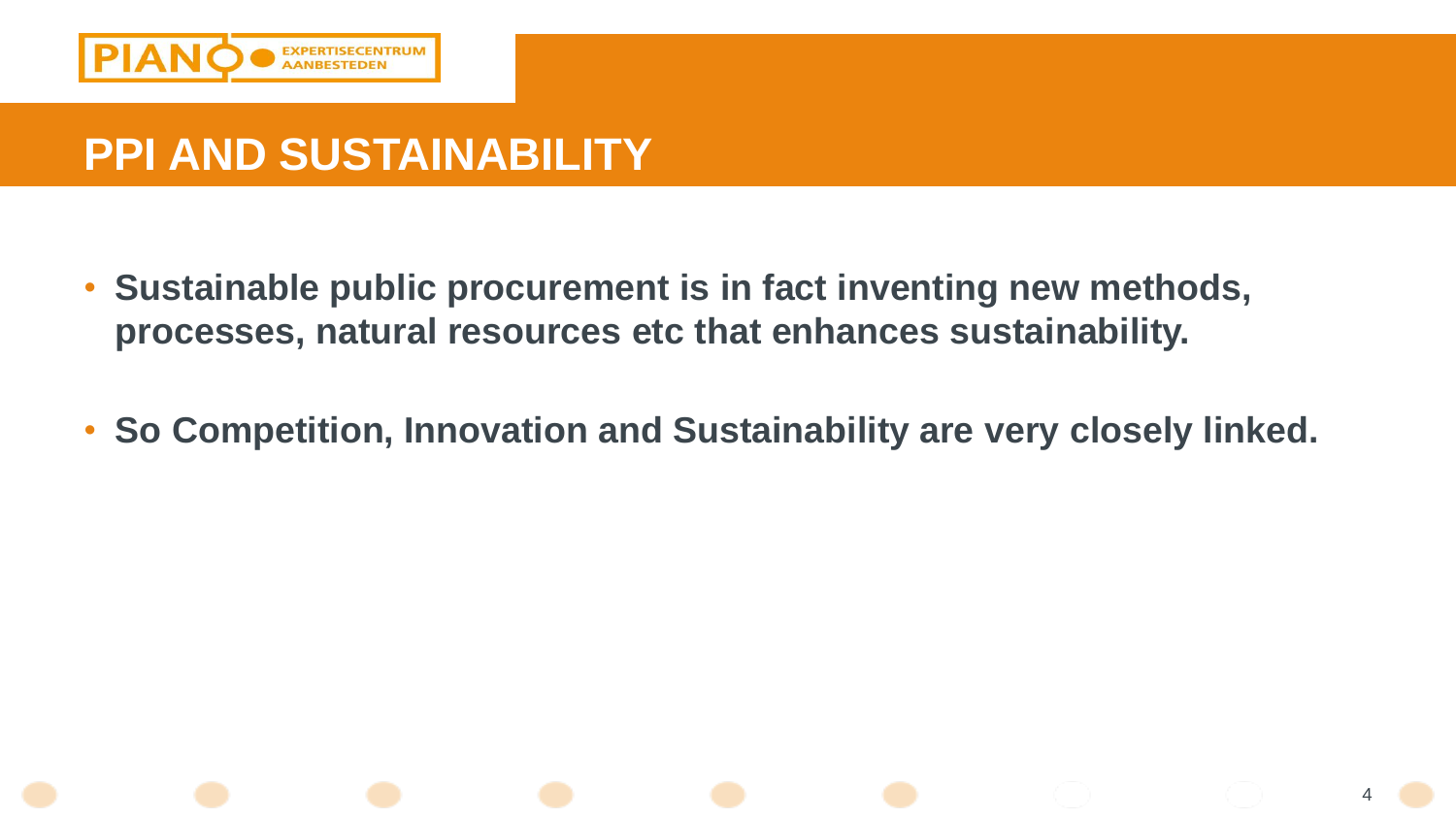

# **NL ACTIVITIES IN PPI**

- **Website**
- **<http://www.innovatiekoffer.nl/>**
- **Self assessment tool**
- **<https://www.pianoo.nl/zelfscan-innovatiegericht-inkopen>**
- **Factsheet Innovationpartnership**
- **<https://www.pianoo.nl/sites/default/files/documents/documents/innovatiepartnerschapjuni2016.pdf>**
- **Participation in MLE: Mutual Learning Exercises**
- **Participation in InnoProcur**
- **<http://www.friulinnovazione.it/projects/innoprocur-improving-support-services-to-foster-smes2019-participation-to-pcp-and-ppi-1>**
- **PIANOo publications on PPI in english:**
- **<https://www.pianoo.nl/public-procurement-in-the-netherlands>**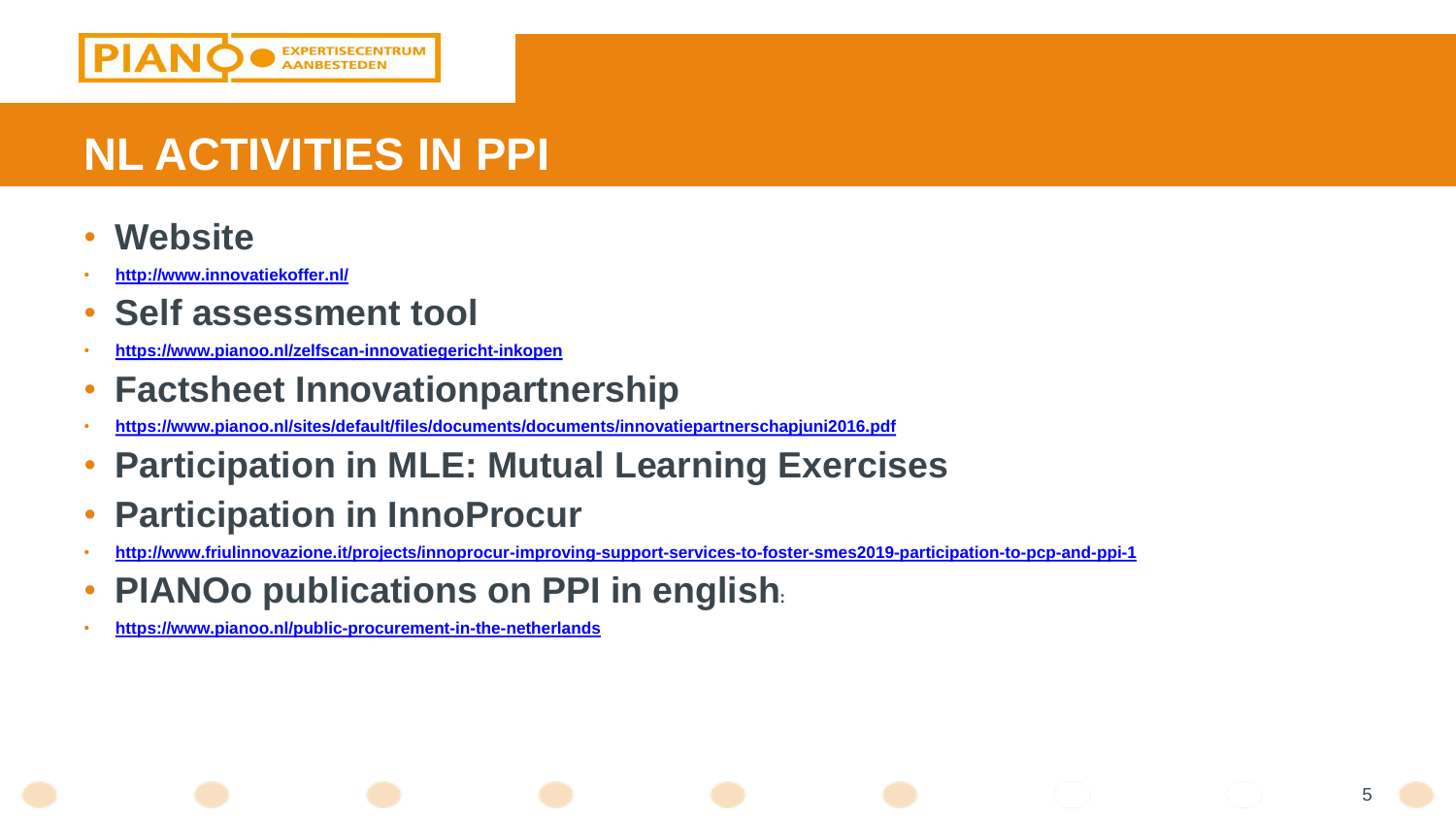

# **PROBLEMS IN PPI**

- **The requirement of a close link between specifications and the subject matter is a serious threat to PPI**
- **The interpretation of the concept of competition in PP law is economically very dubious**
- **Focus on procedures (rules) instead of on substance leads to suboptimal results**
- **Lack of marketknowledge within CA's.**